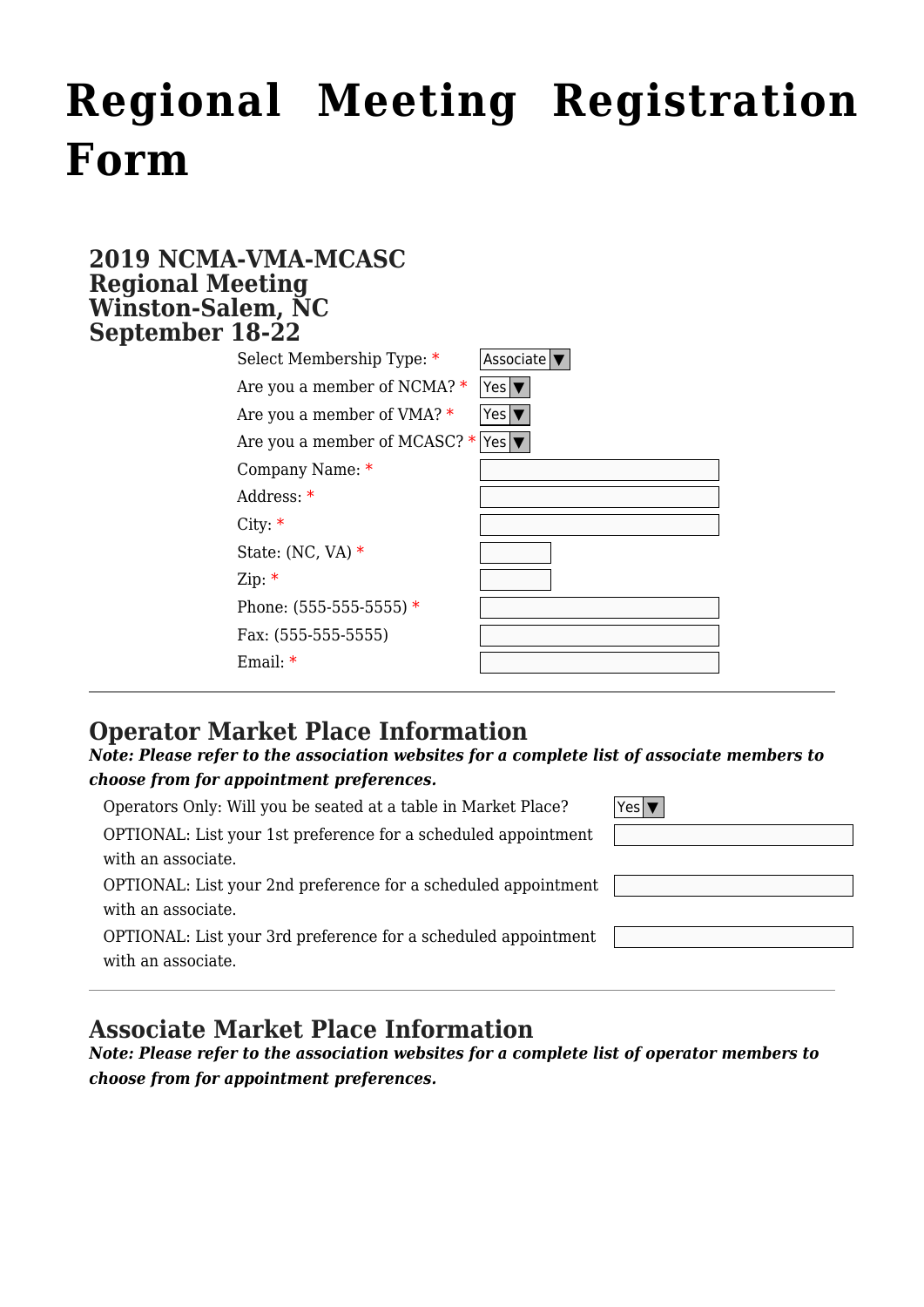| Associates Only: Are you interested in purchasing a Display Booth? | Yes $\blacktriangledown$   |  |
|--------------------------------------------------------------------|----------------------------|--|
| OPTIONAL: List your 1st preference for a scheduled appointment     |                            |  |
| with an operator.                                                  |                            |  |
| OPTIONAL: List your 2nd preference for a scheduled appointment     |                            |  |
| with an operator.                                                  |                            |  |
| OPTIONAL: List your 3rd preference for a scheduled appointment     |                            |  |
| with an operator.                                                  |                            |  |
| If you would like to partner with another associate for your       |                            |  |
| scheduled appointments, list their name and company.               |                            |  |
|                                                                    |                            |  |
| <b>Attendee Information</b>                                        |                            |  |
| First Name: (As it should appear on badge) $*$                     |                            |  |
| Last Name: (As it should appear on badge) $*$                      |                            |  |
| Dietary Needs *                                                    | None <sup>l</sup>          |  |
| If "other" please specify:                                         |                            |  |
| Please select a tour or golf option: (Tour 3 and 5 are full) $*$   | Tour 1: Meet the Moravians |  |
| Are you a first time attendee? *                                   | $Yes   \P$                 |  |

**Event Sign-Up**

*If you sign up, you are expected to participate. It is only courteous to those who plan for you.*

Are you interested in information about Airport Shuttle?  $*$   $|\textnormal{\texttt{Yes}}| \blacktriangledown$